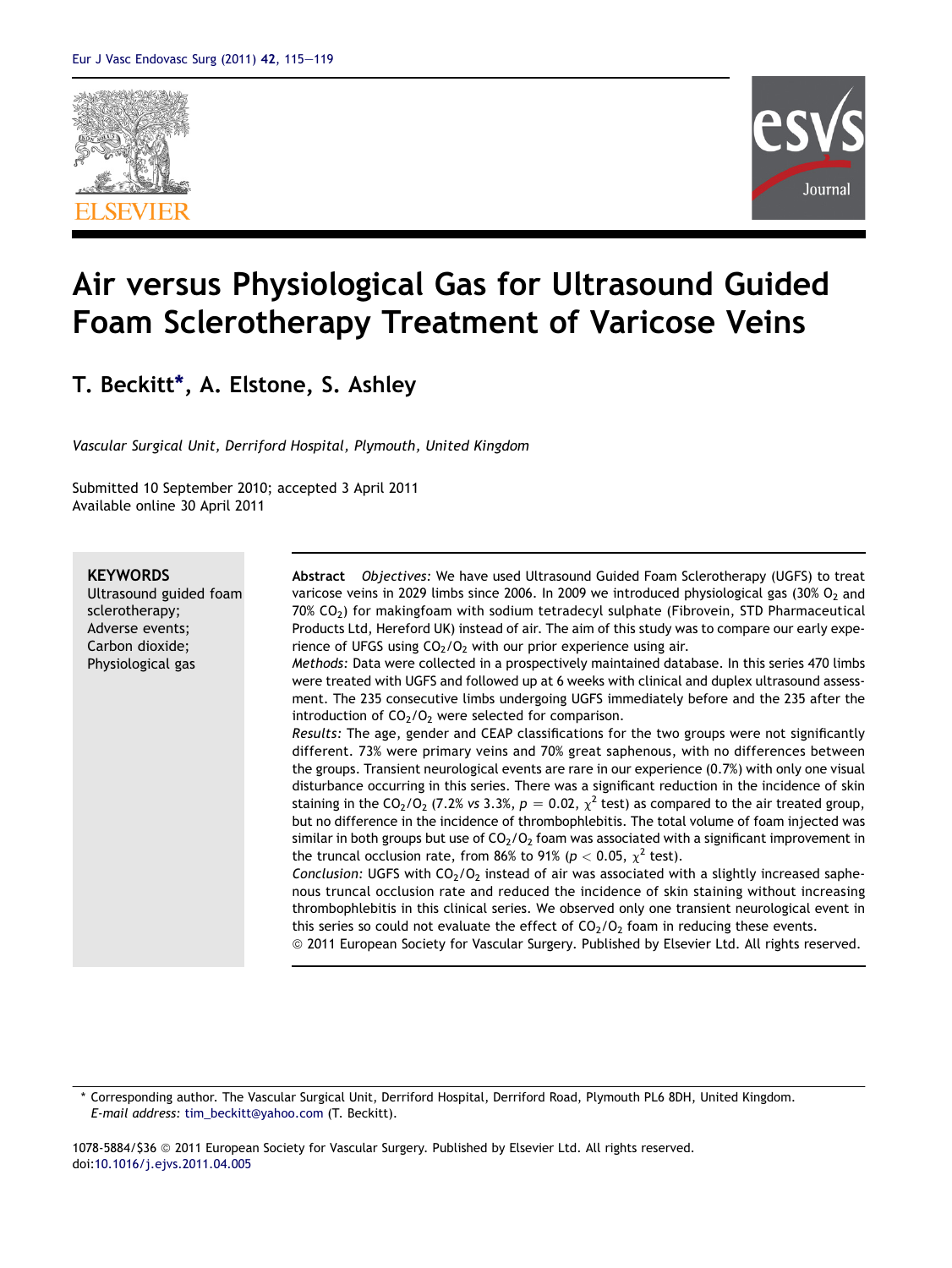# Introduction

Ultrasound guided foam sclerotherapy (UGFS) is increasingly being used as a first line treatment for varicose veins and there is a number of reports in the literature confirming its efficacy and safety.<sup>[1](#page-3-0)-[4](#page-3-0)</sup> In contrast to endoluminal thermal or laser ablation, foam sclerotherapy provides a single technique that can address both the truncal incompetence and the varicose tributaries. The most common side effects of foam sclerotherapy are thrombophlebitis and skin pigmentation. There is also the potential for systemic side effects resulting from foam embolisation. This is of greatest concern in subjects with a patent foramen ovale (PFO) and the prevalence of PFO has been reported to be as high as  $10\%$ .<sup>[5](#page-4-0)</sup> The most commonly reported systemic side effects are chest tightness, a dry cough, dizziness or a transient visual disturbance.<sup>[6](#page-4-0)</sup> There are also reports of stroke<sup>[7,8](#page-4-0)</sup> and whilst it is difficult to confirm causality, experimentally bubbles have been tracked at the time of UGFS, to the middle cerebral artery using transcranial Doppler.<sup>9,10</sup>

The frequency of these side effects is probably related to the volume of foam injected. $6$  One strategy to minimise side effects would be to limit the volume of foam injected to less than 10 ml as recommended by the European consensus document.<sup>11</sup> In addition there is some data to suggest that the injection technique is important.<sup>[12,13](#page-4-0)</sup> In one non-randomised retrospective study Hill reported that for the great saphenous system, leg elevation without manual sapheno-femoral junction compression reduced the incidence of echocardiographically detected emboli to the right heart.

There is some evidence that using carbon dioxide, in place of air, to make the foam may also reduce the incidence of side effects.<sup>[6,13](#page-4-0)</sup> In his non-randomised study<sup>6</sup> using large volumes (25 S.D. 12 ml) of 1% polidocanol foam, Morrison reported that the use of  $CO<sub>2</sub>$  based foam reduced the incidence of systemic effects from 39% to 11%. Subsequently it has been reported that use of a more physiological combination of carbon dioxide and oxygen may result in a further reduction in these side effects while still resulting in a good quality foam.<sup>14</sup>

We began treating varicose veins with ultrasound guided sclerotherapy as a "first line" modality in 2006 and have now treated and completed follow-up for 1510 legs. In 2009 we introduced physiological gas to our practise for producing foam using a mixture of 70% carbon dioxide and 30% oxygen. In this study we aimed to establish if the introduction of physiological gas for UGFS reduces the incidence of side effects.

# Materials and Methods

This is a prospective study of 470 consecutive patients treated with UGFS alone for the management of primary or recurrent varicose veins between 10th August 2008 and 20th January 2010. Data was extracted from a prospectively maintained database of all patients treated with UGFS. The database is kept for ongoing clinical audit purposes in keeping with NICE guidelines. 235 subjects underwent foam sclerotherapy using physiological gas following its introduction on 6th January 2009 and we have selected the 235

consecutive patients treated (using air) immediately prior to this date for comparison.

#### Patient population

All patients were given a patient information sheet prior to their treatment appointment and informed consent was obtained. As is our routine practise all patients underwent venous duplex ultrasound examination of the superficial and deep venous system prior to attending for treatment. The only absolute exclusion criteria for this study were; age <18, pregnancy or an inability to comply with compression hosiery. Unless there is a history of severe migraine with aura or of a heart murmur we do not routinely screen patients for a PFO prior to foam sclerotherapy. Nevertheless we consider a known PFO or history of deep venous thrombosis to be relative contraindications to UGFS and no patients with a history of prior deep vein thrombosis were treated with UGFS in this series.

#### **Technique**

Foam was made by a modification of the Tessari dual syringe technique<sup>15</sup> using a 5 micron filter (B Braun Medical Ltd, Sheffield, UK) in place of a three-way tap. The physiological gas comprising 70% carbon dioxide and 30% oxygen was purchased in a pre-mixed cylinder and was drawn up into a sealed 50 ml syringe in aliquots to facilitate easy mixing of foam. The gas was mixed in a 3:1 ratio with 3% or 1% sodium tetradecyl sulphate (Fibrovein™ STD Pharmaceutical Products Ltd, UK). We use 3% STS for truncal varicosities and 1% for any extra -fascial tributaries.

All patients were given a patient information sheet before attending for treatment, which provided details of the most frequent systemic side effects of chest tightness, dizziness and transient visual disturbance, and the potential complications of thrombophlebitis, skin staining and deep vein thrombosis. Following administration of 1% lidocaine local anaesthetic, cannulation was undertaken under ultrasound guidance. Our primary cannulation technique is a Seldinger technique, placing a 20G 8 cm long catheter into the great or small saphenous veins as appropriate, with butterfly cannulation of any large extra-fascial tributaries. Following cannulation the limb is elevated prior to injection of foam and patients actively dorsiflexed and plantarflexed the ankle to maintain deep venous blood flow. We manually compressed the sapheno-femoral junction during injection into the great saphenous vein. Foam migration was monitored with ultrasound during injection of each 3 ml aliquot and the injection was discontinued when the foam had reached the junction and good filling was evident resulting in vasospasm. Upon completion of treatment a class II thigh length compression stocking was immediately fitted and worn by the patient for 10 days. A registered nurse monitored the patients during the procedure and patients were directly questioned regarding any dizziness, transient visual disturbance or chest tightness and those side effects were recorded. After treatment patients were asked to walk for 15 min and report back to the nurse prior to discharge.

We aimed to follow-up all patients in this series six weeks following foam sclerotherapy. Follow-up was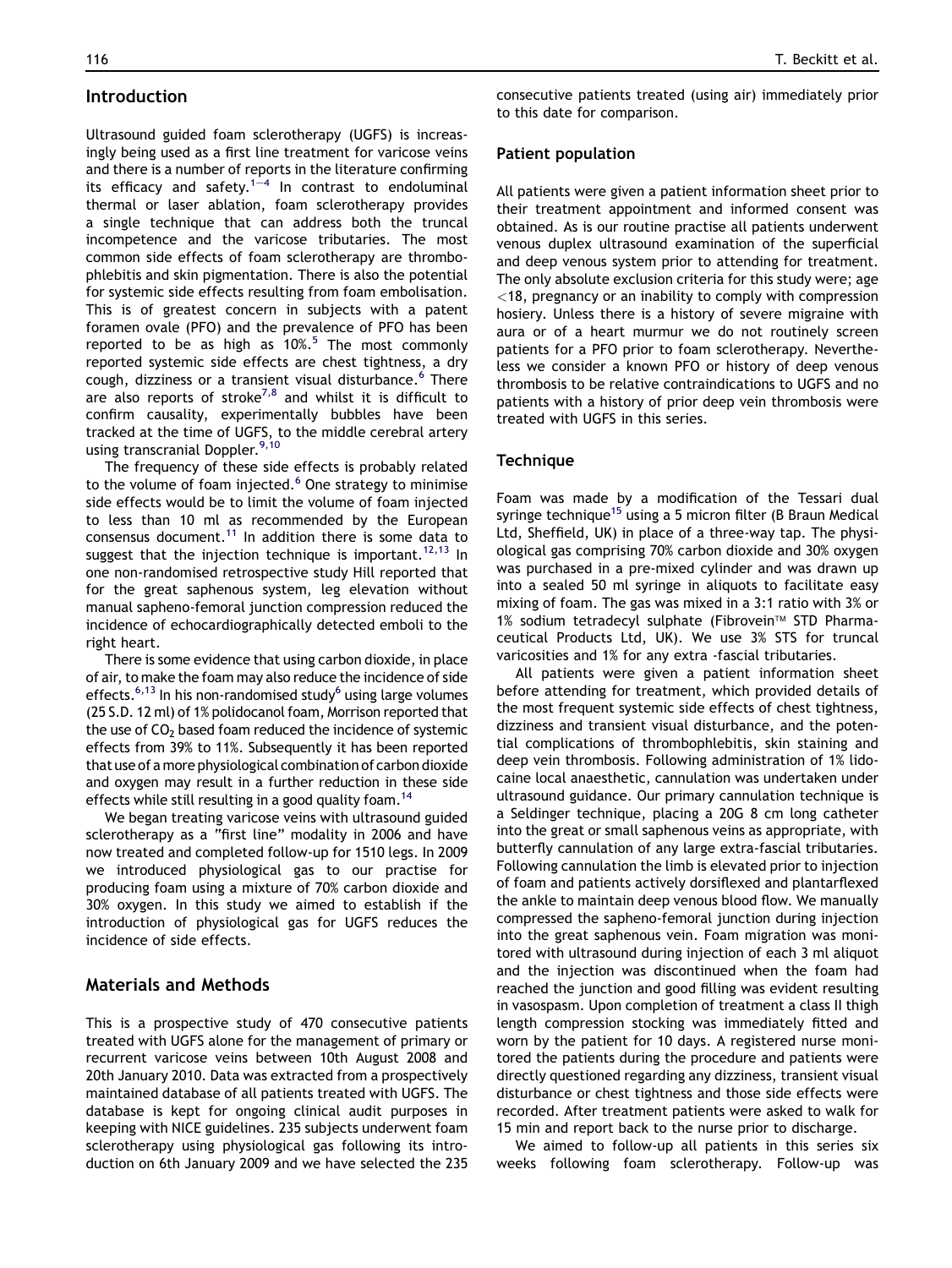conducted either by a nurse practitioner who is trained in vascular ultrasound or by the senior author. At follow-up patients were questioned about any symptomatic improvement and about side effects. They were also examined for evidence of any residual varicosities, thrombophlebitis or skin staining. The treated veins were examined using colour duplex ultrasound and the level of occlusion noted. Venous occlusion was defined as an incompressible vein in which no flow could be demonstrated, and in the case of the great saphenous vein complete occlusion was recorded as occlusion of the treated segment to within 2 cm of the sapheno-femoral junction. An incomplete occlusion was also recorded if we had failed to occlude 85% of the treated venous trunk.

### Statistical analysis

Statistical analysis was undertaken using PASW™ (formerly SPSS, Statistical Package for the Social Sciences). Nonparametric analysis has been used for comparison between the two groups (Mann-Whitney  $U$  test), with Chi squared contingency table analysis used for frequency analysis. Data is presented as median (inter-quartile range).

# Results

The median age of the patients was 58  $(47-69)$  years and 59% were female. 75% of patients treated had primary varicose veins and in 69% the system treated was the great saphenous vein. In 81% of patients a Seldinger technique was used for cannulation with only 19% requiring a butterfly cannulation alone. 49% of patients were C of CEAP classification 2, 37% class 4 and 10% classes 5 and 6. The median volume of foam used in this study was 9  $(6-12)$  ml of 3% STS and 6 (3-9) ml of 1% and as such the median total volume was 9  $(6-12)$  ml. There was no significant difference in the age, sex, classification of veins, system treated or volume of foam administered between these two groups (Table 1). No subjects were lost to follow-up in this series, however whilst we set out to follow-up all subjects at 6 weeks, in fact the median follow-up interval was 56 days.



Figure 1 The Proportion of duplex documented occlusions following UGFS at 8 weeks of follow-up. Complete occlusion was observed in 91.4% of subjects treated with physiological gas as compared to 86.5% treated with air,  $p < 0.05$ . Please note axis range is from 75% to 100%.

In our experience systemic side effects are rare and only one (0.2%) of these patients experienced transient blurring of vision. Whilst this event occurred in the air treated group, there was no statistically significant difference between the two groups because the incidence was so low. None of the patients in this series experienced the most commonly reported side effects of chest tightness, a dry cough or dizziness.<sup>[6](#page-4-0)</sup> Similarly there was only one deep vein thrombosis amongst this series of 470 patients (0.2%) and whilst this did occur in the physiological gas treated group the low frequency of this complication prevented statistical analysis.

When we compared the incidence of local side effects between the two groups there were significant differences. There was a reduction in the incidence of skin staining from 7.2% in the air treated to 3.3% in the physiological gas treated group ( $p < 0.02$ ). This was not accompanied by a reduction in the incidence of superficial thrombophlebitis, at 3.4% in the air and 5.1% in the physiological gas treated group ( $p = 0.15$ ).

The introduction of physiological gas was also associated with an increase in the efficacy of treatment (Fig. 1). There was an increase in the proportion of patients observed to have a complete truncal occlusion upon follow-up duplex scanning increasing from 86.5% in the air treated group to 91.4% in the physiological gas treated group ( $p < 0.05$ ),

| Age                              | Air $n = 235$<br>55 yrs (20)      |              | Physiological gas $N = 235$<br>55 yrs (24) |              | $p = 0.79$                   |
|----------------------------------|-----------------------------------|--------------|--------------------------------------------|--------------|------------------------------|
|                                  |                                   |              |                                            |              |                              |
| Classification                   | 180 primary                       | 77%          | 171 primary                                | 73%          | $p = 0.52$ ( $\chi^2$ test)  |
| Venous System<br>treated         | Anterior accessory<br>saphenous v | 21(9%)       | Anterior accessory<br>saphenous            | 22 (9%)      | $p = 0.624$ ( $\chi^2$ test) |
|                                  | Great saphenous                   | 159 (68%)    | Great saphenous                            | 166 (71%)    |                              |
|                                  | Small saphenous                   | 51 (21%)     | Small saphenous                            | 36 (15%)     |                              |
| Cannulation                      | Seldinger                         | 57%          | Seldinger                                  | 59%          | $P = 0.71$ ( $\chi^2$ test)  |
| technique                        | Butterfly                         | 20%          | Butterfly                                  | 17%          |                              |
|                                  | Combined                          | 23%          | Combined                                   | 24%          |                              |
| Foam Volume<br>administered (ml) |                                   | $9(5-13)$ ml |                                            | $9(2-16)$ ml | $p = 0.22$<br>(Mann-Whitney) |

Table 1 Demographic data describing each group. The descriptors for continuous variables are median with inter-quartile range.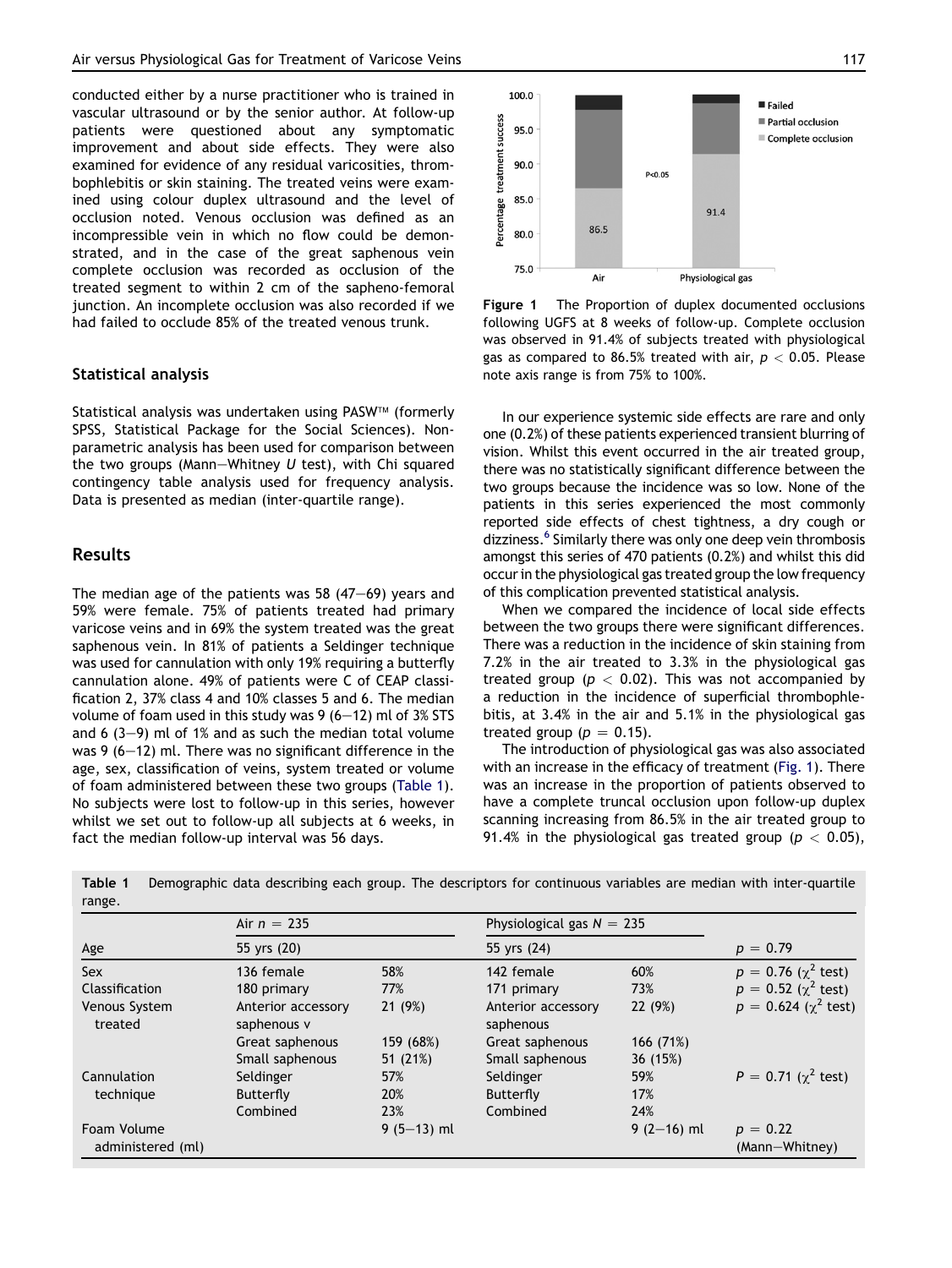<span id="page-3-0"></span>primarily as a result of a reduction in the incidence of partial occlusions. At present only 6 week follow-up data is available for this patient cohort. Prior to this series 409 patients treated by UGFS using foam manufactured with air had completed 1 year of follow-up and the medium-term occlusion rate was similar to that reported in this series, with 85% of subjects maintaining complete truncal occlusion.

Overall 23% of the patients in this series had some residual varicosities upon clinical examination, however only 4.9% went on to request further treatment.

# **Discussion**

These data confirm that ultrasound guided foam sclerotherapy is a safe and effective first line treatment for varicose veins. We found that the incidence of systemic side effects is very low, occurring in only 0.2% of patients in this series. It is therefore not possible to conclude whether the theoretical benefit of reduced systemic embolisation witnessed using echocardiography and transcranial Doppler $9,10$  is of any clinical significance.

We also report a low incidence of deep vein thrombosis of only 0.2% associated with ultrasound guided foam sclerotherapy, which did not differ between the two groups in this study. This is lower than that reported in most series<sup>1</sup> and whilst this may be a result of our technique and the relatively low volumes of foam used, it may also reflect the follow-up interval. In this series subjects were followed up at a median of 56 days and were only imaged sooner if there was clinical concern. It is however clear that when deep vein thromboses occur they are an early event<sup>[16](#page-4-0)</sup> and it is therefore possible that some asymptomatic thromboses were not identified in this series.

There is a clear discrepancy between the incidence of systemic side effects reported in this series and those reported by Morrison. In his first series<sup>6</sup> he used polidocanol foam sclerotherapy as an adjunct to thermal ablation of the great saphenous vein. He reported that 39% (19/49) of subjects undergoing UGFS with air based foam experienced side effects. The use of carbon dioxide in place of air reduced this incidence to 11% (14/128), but this remains an order of magnitude greater than the results we report. Some of this discrepancy may be accounted for by the rigour with which his study sought side effects, with a registered nurse monitoring patients for an hour following the procedure. However, this discrepancy is most likely to be a result of the injection of large foam volumes (median of 25 ml  $(6-57)$ ). Furthermore these were injected into a reduced capacity superficial venous system following thermal ablation of the great saphenous vein, resulting in a greater risk of systemic embolisation.

It was of particular interest that the incidence of systemic side effects reported<sup>[6](#page-4-0)</sup> was volume related, with very few events occurring below a volume threshold of 16 ml, a finding which supports the European Consensus limiting the volumes used to less than 10 ml.<sup>[11](#page-4-0)</sup>

In contrast to Morrison, we report a 91.4% complete occlusion rate when using a median of only 9 ml of sodium tetradecyl sulphate foam as a first line intervention for varicose veins. The lower foam volume used may not only

reflect the effectiveness of our treatment and our concerns regarding systemic side effects, but it may also be a function of our differing treatment goals. Our primary goal is to achieve symptomatic relief as a result of truncal occlusion, not necessarily ablation of all cosmetic varicosities.

Morrison has also more recently reported the introduction of physiological gas for UGFS in a series of 100 subjects.<sup>[14](#page-4-0)</sup> In this series using polidocanol foam as an adjunct to thermal ablation, the foam volumes used were again above the 10 ml recommended by the European Consenus,<sup>[11](#page-4-0)</sup> but of note the use of physiological gas reduced the incidence of reported systemic side effects to 3%.

Using smaller but clinically effective doses of physiological gas based foam, this study has been unable to demonstrate any reduction in the systemic side effects associated with UGFS. We do however report a significant increase in the rate of truncal occlusion and a reduction in the incidence of skin staining. Despite the potential safety benefits, the introduction of physiological gas to our practise has not led to an increase in the volumes of foam administered. As such the improved occlusion rate witnessed in this series does not appear to be a volume related effect. The mechanisms for this benefit are not known, but it may be that the high solubility of the carbon dioxide has a positive effect upon the interaction between the sclerosant drug and the endothelium. This will require further investigation.

We acknowledge the limitations associated with nonrandomised data, with the inherent introduction of potential sources of bias. In particular, one potential criticism of this data is that the improvement witnessed may result from an experience effect. We do not believe this to be the case, as we had treated more than 1000 legs prior to this series and other than the introduction of physiological gas our treatment protocol has not changed. There was no improvement in the complete occlusion rate of this cohort of 235 patients air treated patients (86.5%) when compared with an earlier series of subjects who have completed twelve months follow-up (85%).

We conclude that the use of physiological gas for ultrasound guided foam sclerotherapy increases treatment efficacy and may also reduce the incidence of skin staining. Given the potential safety benefits and its small incremental cost (<1 euro per treatment), we continue to use physiological gas for ultrasound guided foam sclerotherapy and suggest that this is a treatment that warrants further investigation.

# Conflict of Interest/Funding

None.

# Acknowledgements

We would like to thank J Barwell, F Dix and C Parry from the Vascular Unit at Derriford hospital for allowing us to use data from their patients in this series.

# References

1 Jia X, Mowatt G, Burr JM, Cassar K, Cook J, Fraser C. Systematic review of foam sclerotherapy for varicose veins. Br J Surg 2007;  $94(8):925-36.$